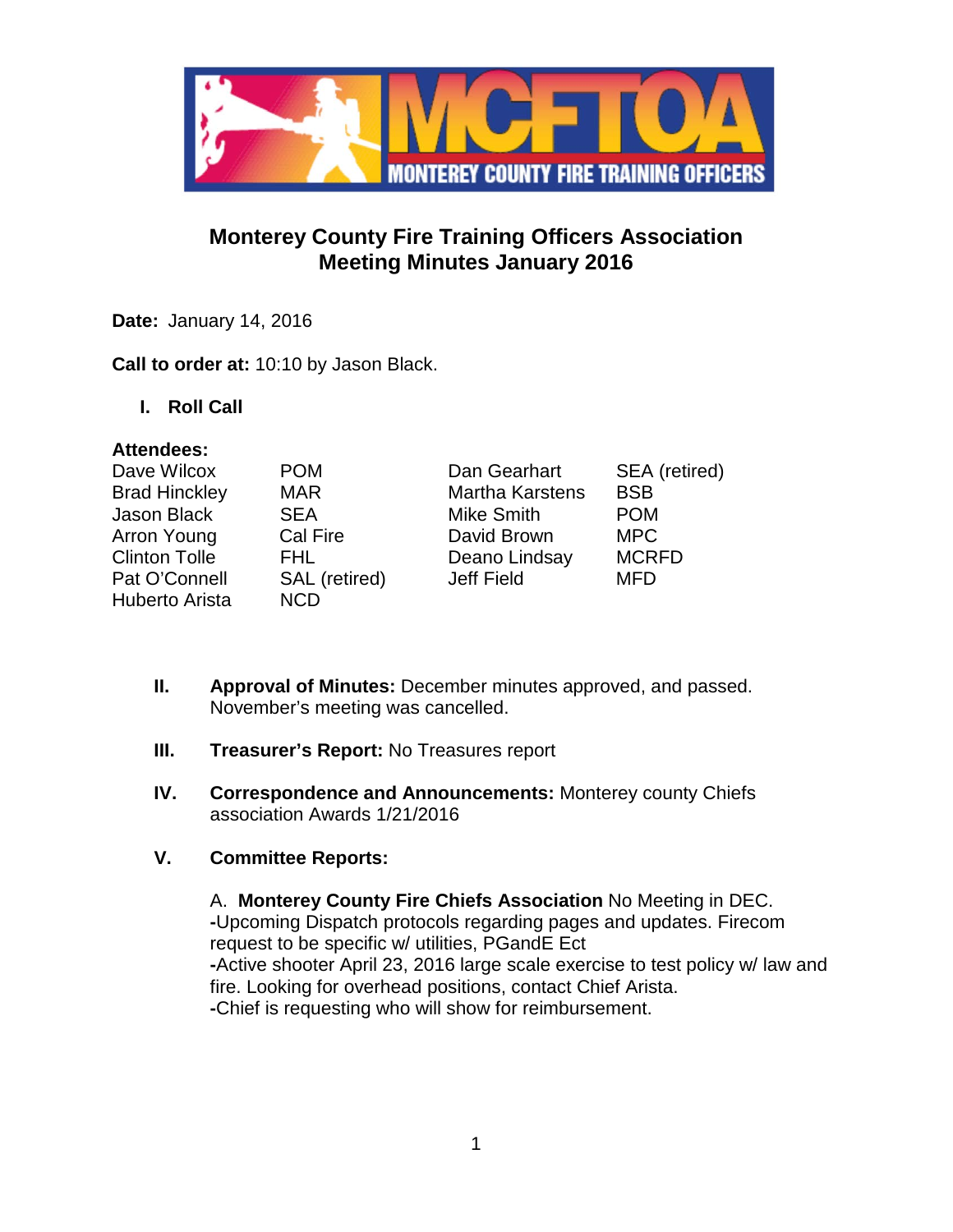

## **Wildland Committee:**

**-** First meeting 1/14/16, meet w/ Santa Cruz County reviewed AAP and committed to training. Proposed dates **June 14,16, 18, 2016**.Planning to do it in same area w/ 1-2 contingency areas. Chief Tolle is point of contact. Santa Clara County will bring full strike teams w/ overhead as well. SFD is bringing Comm Unit all 3 days w/ the repeaters. Looking at off road driving course again with 5 engines, waiting on dates. It will be **free** and will be open to San Benito, Monterey Santa Clara and Santa Cruz Counties. Chief Conrad from Santa Cruz is a possible choice to take over Gearhart's position next year along with Chief Tolle and Chief Young. Next meeting at 830 prior to T.O. meeting.

## **A. Programs/Training Classes**:

- a. Adam Harrange from Woodbridge Fire Dept. called about teaching in county classes. Charges \$2000 a week for 5 days, \$400 a day 1-4 day classes.
- b. S390 Class hosted by Cal Fire April 11-15(tentative) \$160, 24 students w/ Pre-Req S290
- c. Trying to coordinate w/MPC to host more classes and build Instructor cadre. Looking for in county Level 1 classes. They need 15 people to hold a class at MPC though.
- d. Capt. Field proposed Sub Group County Class Committee:
	- i. Jeff Field Chair, Brown  $2^{nd}$  Chair, Young, Lindsey, Wilcox on committee.
- e. Chief Young to find out about train the trainer for Rio/ethics.
- **B. Website** Dan reporting there were 1,400 hits, averaging 46.6 a day. There are several different ways people are accessing the web site, Safari, (cell phone use), Firefox and Chrome are others, Facebook had 450 likes.
- **C. Fire Academy**: Academy has 32 students. Trying to coordinate with T.O.to get more SFM classes. FF1 is going on with new certificate program. In need of Lead Evaluators and skill evaluators. FF2 program will start in March, April time frame. Connex site on MPC coordinating w/ POM to move training tower. MPC looking at purchase of connex at \$5000.